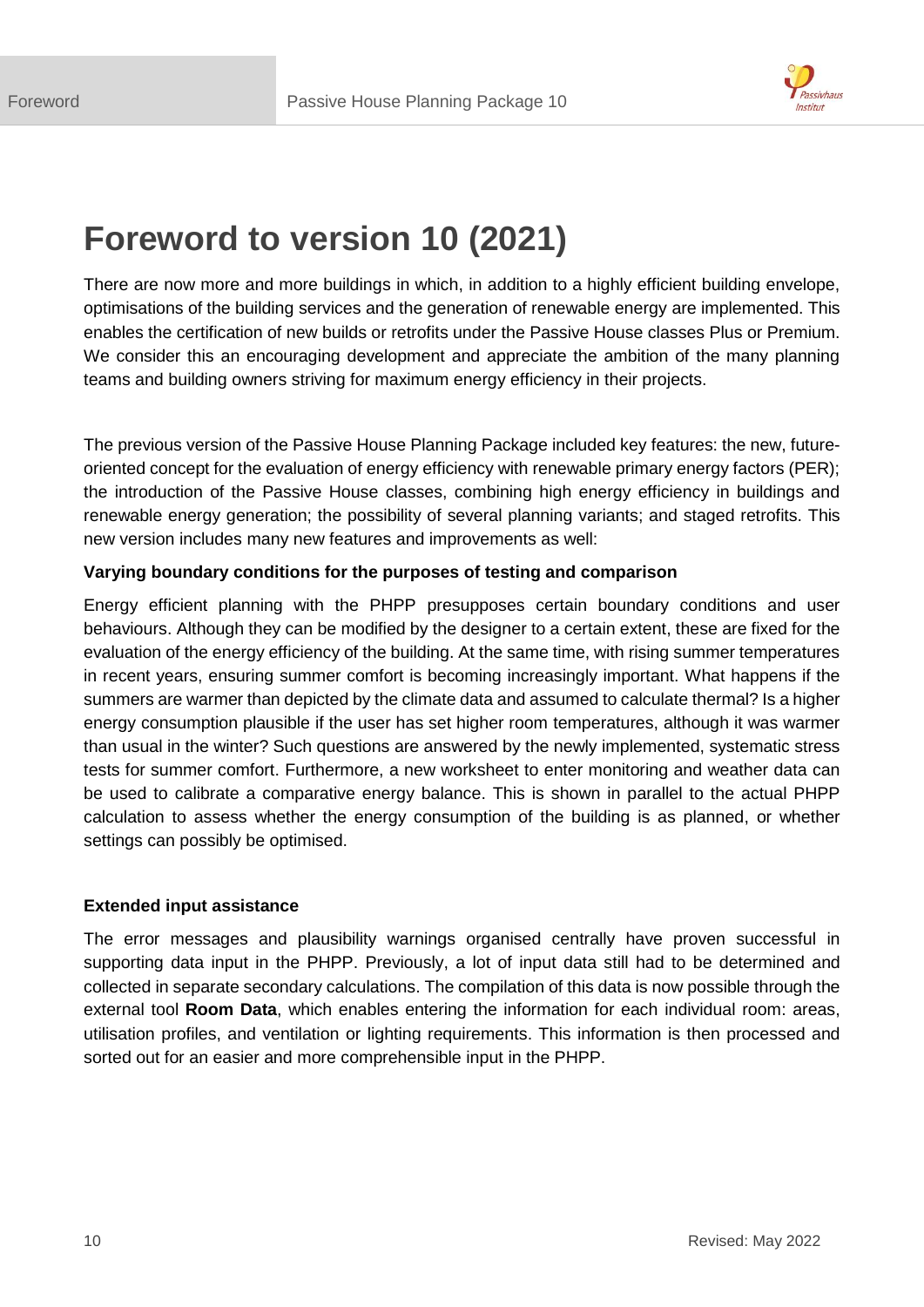

#### **Comprehensive additions to components and secondary calculations**

The new PHPP also includes numerous secondary calculations for the evaluation of building components, or for components which have been developed in the past few years. This includes, for example, the calculation of the minimum surface temperatures that would be acceptable for a given relative indoor air humidity. In addition, the input of components in the PHPP was further developed and extended to include heat pumps. In this way, the data for split units can also be entered conveniently.

A method to determine project-specific primary energy requirements for multi-family buildings has also been implemented. This allows the adjustment of the primary energy requirements for residential buildings with high occupancy densities or where more extensive utility systems are used, as an accordingly higher specific domestic or auxiliary electricity demand is then to be expected.

## **Data input for the southern hemisphere and database interface**

Previously, projects in the southern hemisphere had to be entered mirrored at the equator, a procedure that was often difficult to get used to for new users of the PHPP. With PHPP 10 this will no longer be necessary. All projects worldwide can be entered with the actual orientation, as is usual for project planning.

The **Overview** worksheet, which was integrated in the last version for test purposes and to ensure an overview of the most important project parameters, has been revised and supplemented with many result charts. In addition, an interface was prepared which will allow transferring all relevant project data to the Passive House Database in the future, making it easier to showcase thoroughly planned, successfully realised and sustainable Passive House new builds or EnerPHit retrofits.

## **Updates for components and climate data, availability online**

In view of the trend for making almost everything available on the internet, with PHPP 10 the distribution of this Passive House calculation tool as well as the relevant manual will move to virtual platforms. Users will have an account to download the latest version of PHPP and access the manual, which is now available as a Flipbook online.

With this user account, additional tools developed by the PHI will also be made available, as well as updates for certified Passive House components and the steadily growing collection of climate datasets for the PHPP. To further facilitate things, these can now be conveniently transferred into the PHPP with a macro.